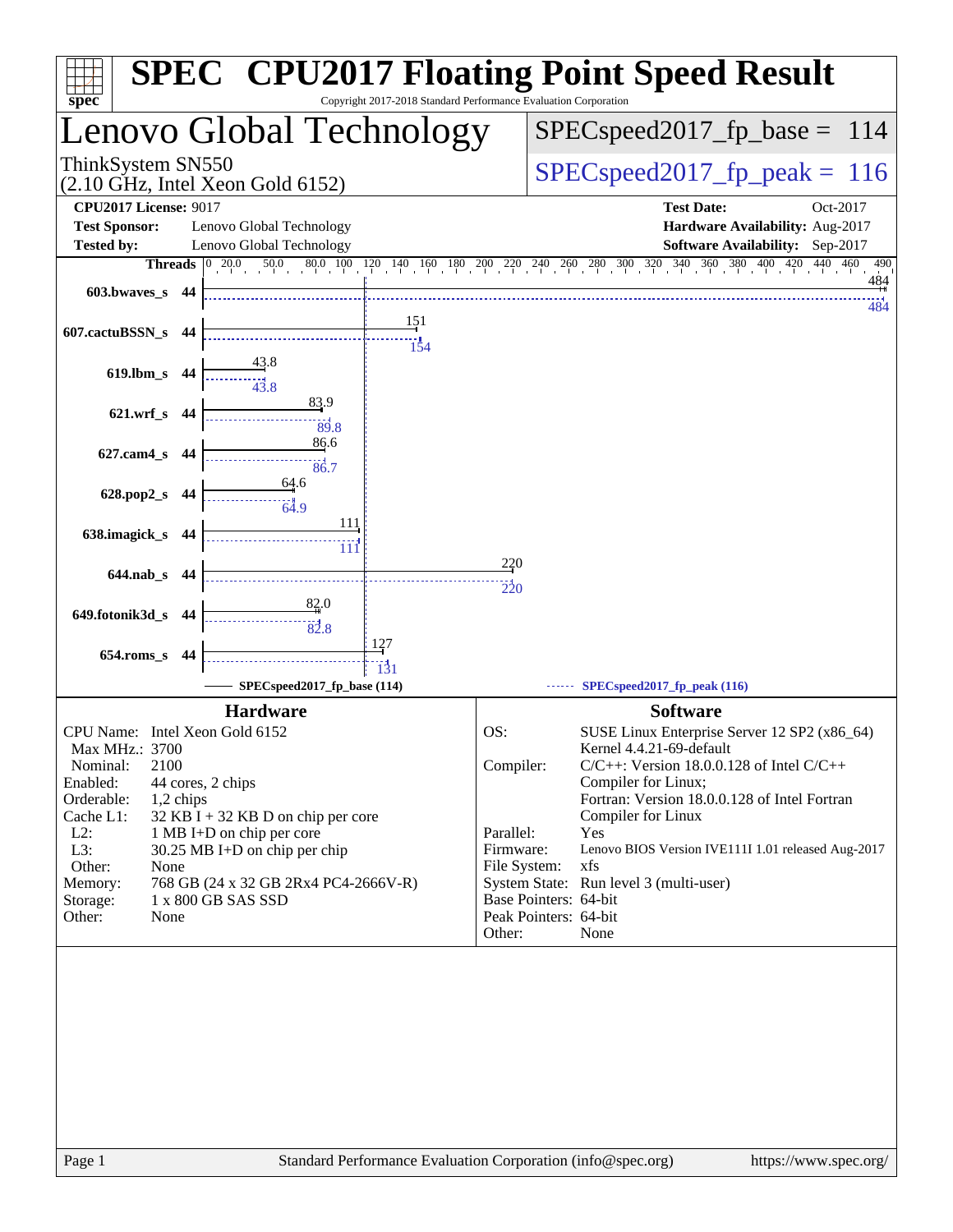

# Lenovo Global Technology

SPECspeed2017 fp base =  $114$ 

(2.10 GHz, Intel Xeon Gold 6152)

ThinkSystem SN550  $SPEC speed2017$  fp\_peak = 116

**[Test Sponsor:](http://www.spec.org/auto/cpu2017/Docs/result-fields.html#TestSponsor)** Lenovo Global Technology **[Hardware Availability:](http://www.spec.org/auto/cpu2017/Docs/result-fields.html#HardwareAvailability)** Aug-2017 **[Tested by:](http://www.spec.org/auto/cpu2017/Docs/result-fields.html#Testedby)** Lenovo Global Technology **[Software Availability:](http://www.spec.org/auto/cpu2017/Docs/result-fields.html#SoftwareAvailability)** Sep-2017

**[CPU2017 License:](http://www.spec.org/auto/cpu2017/Docs/result-fields.html#CPU2017License)** 9017 **[Test Date:](http://www.spec.org/auto/cpu2017/Docs/result-fields.html#TestDate)** Oct-2017

## **[Results Table](http://www.spec.org/auto/cpu2017/Docs/result-fields.html#ResultsTable)**

|                                   | <b>Base</b>    |                |       |                |       | <b>Peak</b>    |            |                |                |              |                |              |                |              |
|-----------------------------------|----------------|----------------|-------|----------------|-------|----------------|------------|----------------|----------------|--------------|----------------|--------------|----------------|--------------|
| <b>Benchmark</b>                  | <b>Threads</b> | <b>Seconds</b> | Ratio | <b>Seconds</b> | Ratio | <b>Seconds</b> | Ratio      | <b>Threads</b> | <b>Seconds</b> | <b>Ratio</b> | <b>Seconds</b> | <b>Ratio</b> | <b>Seconds</b> | <b>Ratio</b> |
| 603.bwayes_s                      | 44             | 122            | 484   | 123            | 481   | 122            | 485        | 44             | 122            | 484          | 122            | 483          | <u>122</u>     | <u>484</u>   |
| 607.cactuBSSN s                   | 44             | 110            | 152   | 110            | 151   | <u>110</u>     | <b>151</b> | 44             | <b>108</b>     | <b>154</b>   | 109            | 153          | 108            | 155          |
| $619.1$ bm s                      | 44             | 120            | 43.8  | 120            | 43.8  | 119            | 43.9       | 44             | 119            | 43.9         | <b>120</b>     | 43.8         | 120            | 43.7         |
| $621$ .wrf s                      | 44             | 157            | 84.5  | 158            | 83.9  | 158            | 83.5       | 44             | 147            | 90.0         | 147            | 89.8         | 147            | 89.7         |
| $627$ .cam4 s                     | 44             | 102            | 86.6  | 102            | 86.6  | 102            | 86.5       | 44             | 102            | 86.7         | 102            | 86.7         | 102            | 86.7         |
| $628.pop2_s$                      | 44             | 184            | 64.7  | 184            | 64.6  | 187            | 63.4       | 44             | 187            | 63.4         | 183            | 64.9         | 183            | 64.9         |
| 638.imagick_s                     | 44             | 131            | 110   | 130            | 111   | 130            | <b>111</b> | 44             | <b>130</b>     | <b>111</b>   | 131            | 110          | 130            | 111          |
| $644$ .nab s                      | 44             | 79.6           | 219   | 79.5           | 220   | 79.5           | 220        | 44             | 79.6           | 220          | 79.5           | 220          | 79.5           | 220          |
| 649.fotonik3d s                   | 44             | 111            | 82.0  | 114            | 80.3  | 110            | 82.7       | 44             | 111            | 82.4         | 110            | 82.8         | <b>110</b>     | 82.8         |
| $654$ .roms s                     | 44             | 123            | 128   | 124            | 127   | 124            | 127        | 44             | 120            | 131          | <u>120</u>     | <u>131</u>   | 120            | 131          |
| $SPEC speed2017$ fp base =<br>114 |                |                |       |                |       |                |            |                |                |              |                |              |                |              |

**[SPECspeed2017\\_fp\\_peak =](http://www.spec.org/auto/cpu2017/Docs/result-fields.html#SPECspeed2017fppeak) 116**

Results appear in the [order in which they were run.](http://www.spec.org/auto/cpu2017/Docs/result-fields.html#RunOrder) Bold underlined text [indicates a median measurement](http://www.spec.org/auto/cpu2017/Docs/result-fields.html#Median).

## **[Operating System Notes](http://www.spec.org/auto/cpu2017/Docs/result-fields.html#OperatingSystemNotes)**

Stack size set to unlimited using "ulimit -s unlimited"

## **[General Notes](http://www.spec.org/auto/cpu2017/Docs/result-fields.html#GeneralNotes)**

Environment variables set by runcpu before the start of the run: KMP\_AFFINITY = "granularity=fine,compact" LD\_LIBRARY\_PATH = "/home/cpu2017.1.0.2.ic18.0/lib/ia32:/home/cpu2017.1.0.2.ic18.0/lib/intel64" LD\_LIBRARY\_PATH = "\$LD\_LIBRARY\_PATH:/home/cpu2017.1.0.2.ic18.0/je5.0.1-32:/home/cpu2017.1.0.2.ic18.0/je5.0.1-64"

 Binaries compiled on a system with 1x Intel Core i7-4790 CPU + 32GB RAM memory using Redhat Enterprise Linux 7.4 Transparent Huge Pages enabled by default Prior to runcpu invocation Filesystem page cache synced and cleared with: sync; echo 3> /proc/sys/vm/drop\_caches

## **[Platform Notes](http://www.spec.org/auto/cpu2017/Docs/result-fields.html#PlatformNotes)**

BIOS configuration: Choose Operating Mode set to Maximum Performance Hyper-Threading set to Disable DCU Streamer Prefetcher set to Disable MONITORMWAIT set to Enable XPT Prefetcher set to Enable DCA set to Enable Stale AtoS set to Enable LLC Deadline Alloc set to Disable

**(Continued on next page)**

Page 2 Standard Performance Evaluation Corporation [\(info@spec.org\)](mailto:info@spec.org) <https://www.spec.org/>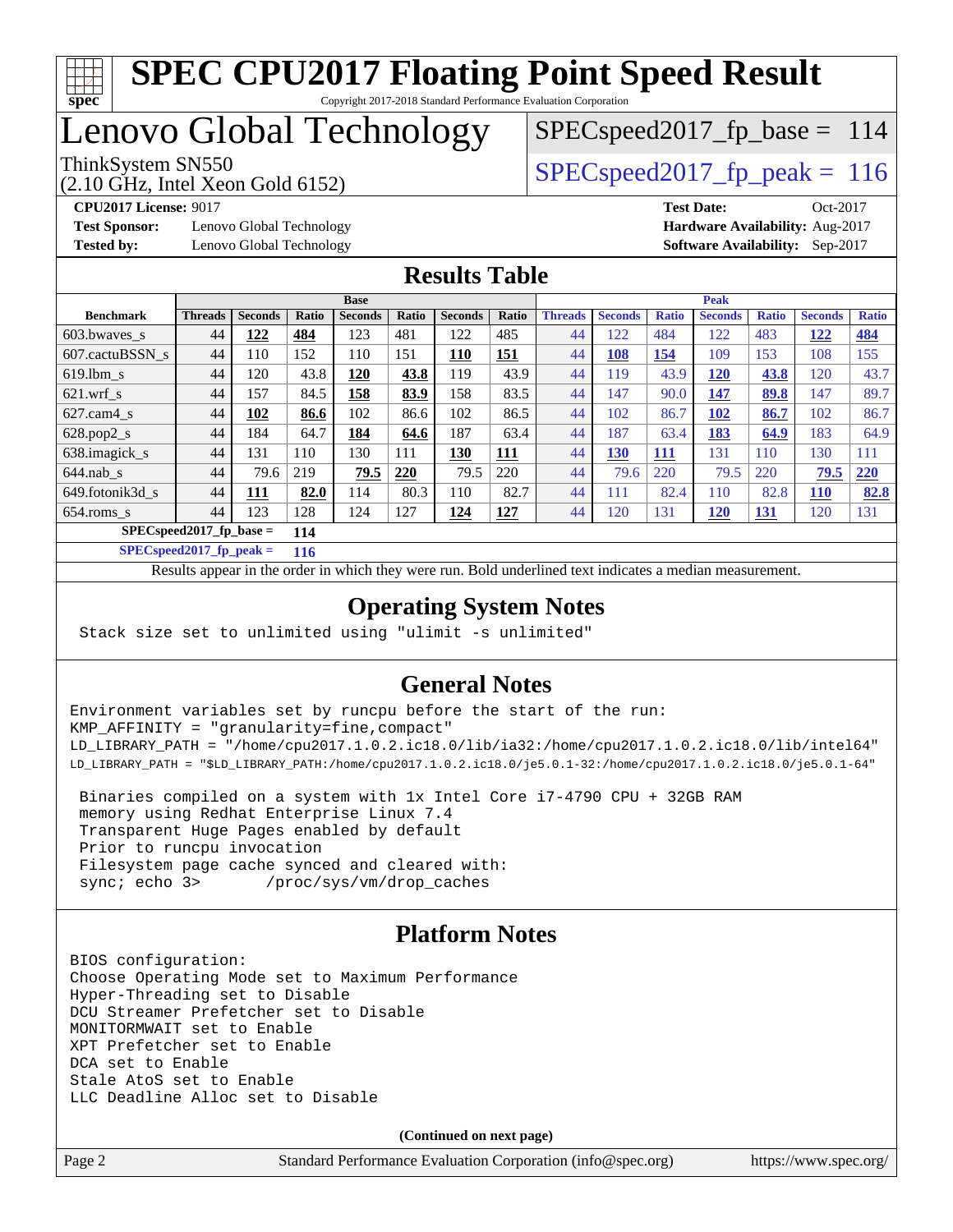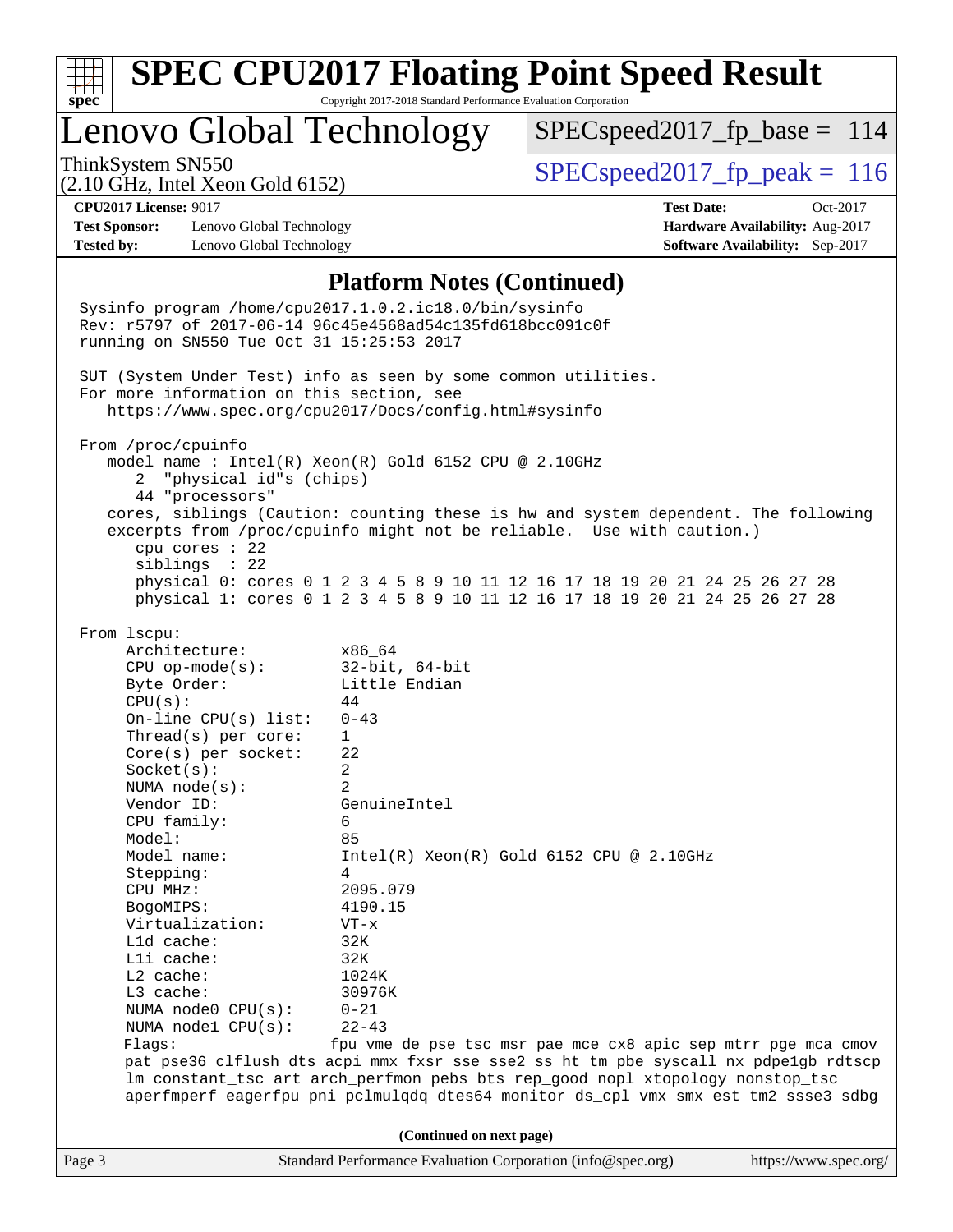

VERSION = 12

NAME="SLES"

 PATCHLEVEL = 2 # This file is deprecated and will be removed in a future service pack or release. # Please check /etc/os-release for details about this release. os-release:

 VERSION="12-SP2" VERSION\_ID="12.2" PRETTY\_NAME="SUSE Linux Enterprise Server 12 SP2" ID="sles" ANSI\_COLOR="0;32" CPE\_NAME="cpe:/o:suse:sles:12:sp2"

 uname -a: Linux SN550 4.4.21-69-default #1 SMP Tue Oct 25 10:58:20 UTC 2016 (9464f67) x86\_64 x86\_64 x86\_64 GNU/Linux

**(Continued on next page)**

| Page 4 | Standard Performance Evaluation Corporation (info@spec.org) | https://www.spec.org/ |
|--------|-------------------------------------------------------------|-----------------------|
|        |                                                             |                       |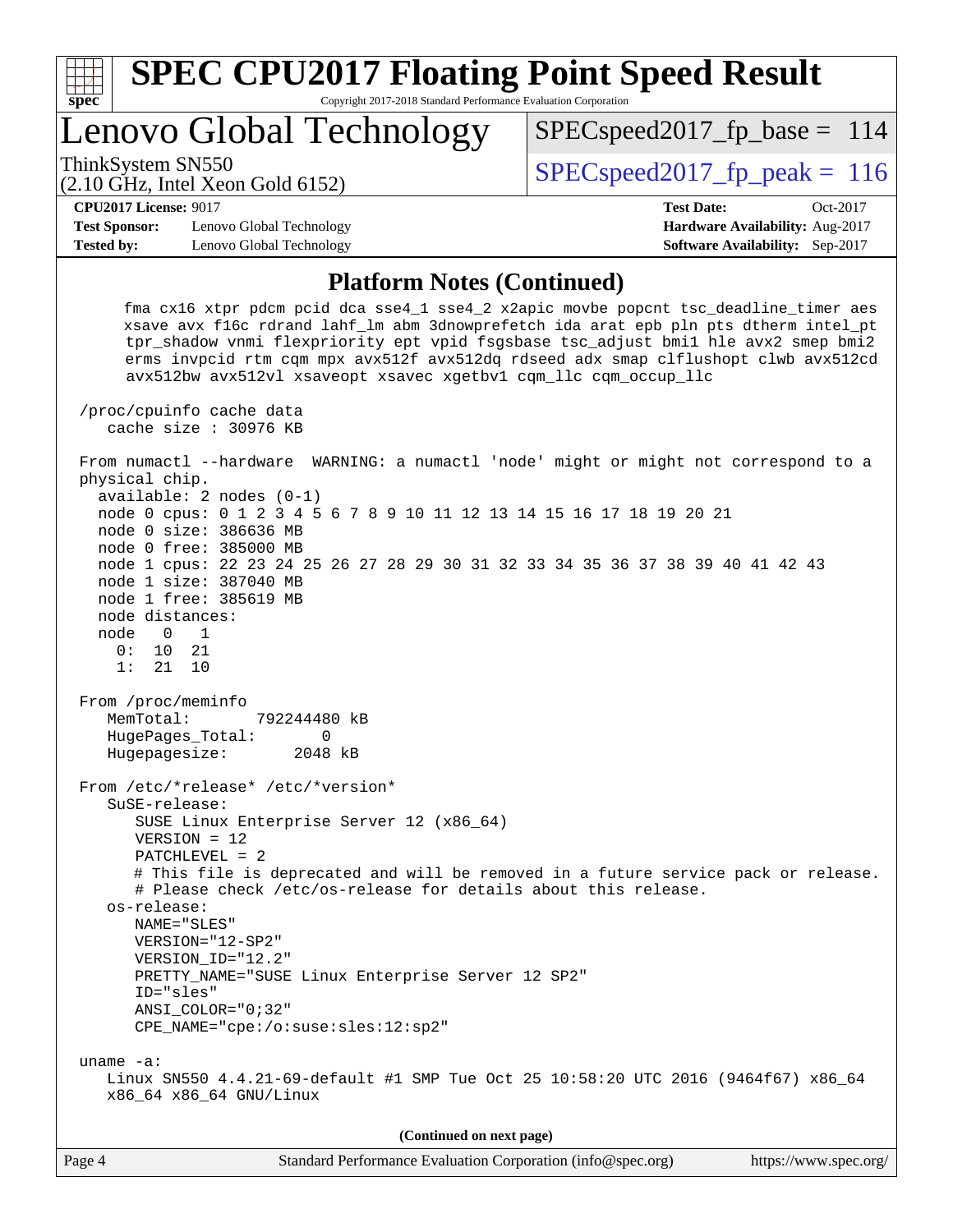| <b>SPEC CPU2017 Floating Point Speed Result</b><br>spec <sup>®</sup><br>Copyright 2017-2018 Standard Performance Evaluation Corporation                                                                                                                                                                                                                                                              |                                                                                                            |
|------------------------------------------------------------------------------------------------------------------------------------------------------------------------------------------------------------------------------------------------------------------------------------------------------------------------------------------------------------------------------------------------------|------------------------------------------------------------------------------------------------------------|
| Lenovo Global Technology                                                                                                                                                                                                                                                                                                                                                                             | $SPEC speed2017_fp\_base = 114$                                                                            |
| ThinkSystem SN550<br>$(2.10 \text{ GHz}, \text{Intel Xeon Gold } 6152)$                                                                                                                                                                                                                                                                                                                              | $SPEC speed2017_fp\_peak = 116$                                                                            |
| <b>CPU2017 License: 9017</b><br><b>Test Sponsor:</b><br>Lenovo Global Technology<br><b>Tested by:</b><br>Lenovo Global Technology                                                                                                                                                                                                                                                                    | <b>Test Date:</b><br>Oct-2017<br>Hardware Availability: Aug-2017<br><b>Software Availability:</b> Sep-2017 |
| <b>Platform Notes (Continued)</b>                                                                                                                                                                                                                                                                                                                                                                    |                                                                                                            |
| run-level 3 Oct 31 10:25                                                                                                                                                                                                                                                                                                                                                                             |                                                                                                            |
| SPEC is set to: /home/cpu2017.1.0.2.ic18.0<br>Filesystem Type Size Used Avail Use% Mounted on<br>xfs 687G 136G 552G 20% / home<br>/dev/sda4                                                                                                                                                                                                                                                          |                                                                                                            |
| Additional information from dmidecode follows. WARNING: Use caution when you interpret<br>this section. The 'dmidecode' program reads system data which is "intended to allow<br>hardware to be accurately determined", but the intent may not be met, as there are<br>frequent changes to hardware, firmware, and the "DMTF SMBIOS" standard.<br>BIOS Lenovo -[IVE111I-1.01]- 08/11/2017<br>Memory: |                                                                                                            |
| 24x Samsung M393A4K40BB2-CTD 32 GB 2 rank 2666                                                                                                                                                                                                                                                                                                                                                       |                                                                                                            |
| (End of data from sysinfo program)                                                                                                                                                                                                                                                                                                                                                                   |                                                                                                            |
| <b>Compiler Version Notes</b>                                                                                                                                                                                                                                                                                                                                                                        |                                                                                                            |
| CC 619.1bm_s(base) 638.imagick_s(base, peak) 644.nab_s(base, peak)                                                                                                                                                                                                                                                                                                                                   |                                                                                                            |
| icc (ICC) 18.0.0 20170811<br>Copyright (C) 1985-2017 Intel Corporation. All rights reserved.                                                                                                                                                                                                                                                                                                         |                                                                                                            |
| $619.1$ bm s(peak)<br>CC.                                                                                                                                                                                                                                                                                                                                                                            |                                                                                                            |
| icc (ICC) 18.0.0 20170811<br>Copyright (C) 1985-2017 Intel Corporation. All rights reserved.                                                                                                                                                                                                                                                                                                         |                                                                                                            |
| FC 607.cactuBSSN_s(base)                                                                                                                                                                                                                                                                                                                                                                             |                                                                                                            |
| icpc (ICC) 18.0.0 20170811<br>Copyright (C) 1985-2017 Intel Corporation. All rights reserved.<br>icc (ICC) 18.0.0 20170811                                                                                                                                                                                                                                                                           |                                                                                                            |
| Copyright (C) 1985-2017 Intel Corporation. All rights reserved.<br>ifort (IFORT) 18.0.0 20170811<br>Copyright (C) 1985-2017 Intel Corporation. All rights reserved.                                                                                                                                                                                                                                  |                                                                                                            |
| 607.cactuBSSN_s(peak)<br>FC.                                                                                                                                                                                                                                                                                                                                                                         |                                                                                                            |
| (Continued on next page)                                                                                                                                                                                                                                                                                                                                                                             |                                                                                                            |
| Standard Performance Evaluation Corporation (info@spec.org)<br>Page 5                                                                                                                                                                                                                                                                                                                                | https://www.spec.org/                                                                                      |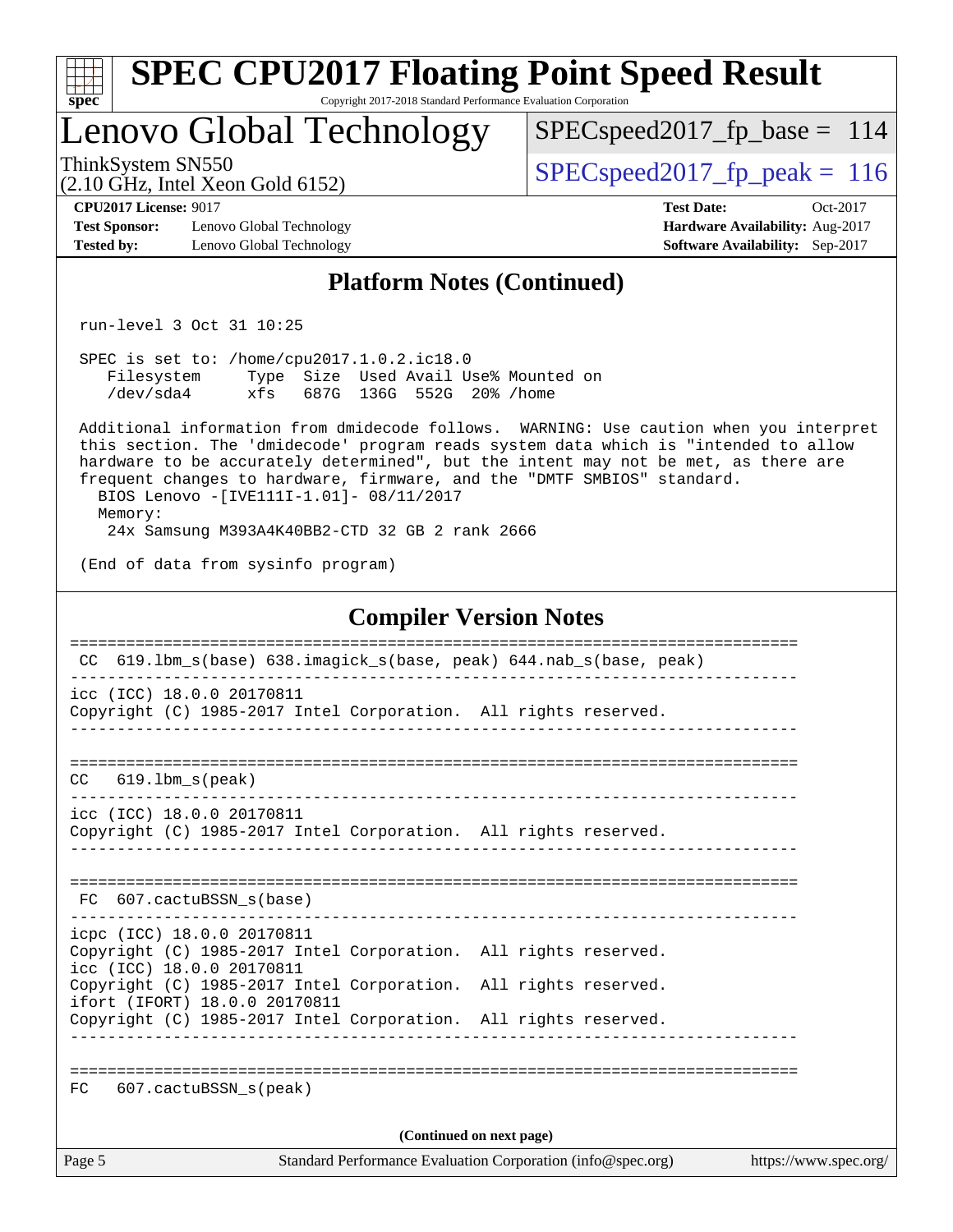

# **[SPEC CPU2017 Floating Point Speed Result](http://www.spec.org/auto/cpu2017/Docs/result-fields.html#SPECCPU2017FloatingPointSpeedResult)**

Copyright 2017-2018 Standard Performance Evaluation Corporation

Lenovo Global Technology

[SPECspeed2017\\_fp\\_base =](http://www.spec.org/auto/cpu2017/Docs/result-fields.html#SPECspeed2017fpbase) 114

(2.10 GHz, Intel Xeon Gold 6152)

 $SPEC speed2017_fp\_peak = 116$ 

**[Test Sponsor:](http://www.spec.org/auto/cpu2017/Docs/result-fields.html#TestSponsor)** Lenovo Global Technology **[Hardware Availability:](http://www.spec.org/auto/cpu2017/Docs/result-fields.html#HardwareAvailability)** Aug-2017 **[Tested by:](http://www.spec.org/auto/cpu2017/Docs/result-fields.html#Testedby)** Lenovo Global Technology **[Software Availability:](http://www.spec.org/auto/cpu2017/Docs/result-fields.html#SoftwareAvailability)** Sep-2017

**[CPU2017 License:](http://www.spec.org/auto/cpu2017/Docs/result-fields.html#CPU2017License)** 9017 **[Test Date:](http://www.spec.org/auto/cpu2017/Docs/result-fields.html#TestDate)** Oct-2017

## **[Compiler Version Notes \(Continued\)](http://www.spec.org/auto/cpu2017/Docs/result-fields.html#CompilerVersionNotes)**

| icpc (ICC) 18.0.0 20170811                                                                       |  |  |
|--------------------------------------------------------------------------------------------------|--|--|
| Copyright (C) 1985-2017 Intel Corporation. All rights reserved.<br>icc (ICC) 18.0.0 20170811     |  |  |
| Copyright (C) 1985-2017 Intel Corporation. All rights reserved.<br>ifort (IFORT) 18.0.0 20170811 |  |  |
| Copyright (C) 1985-2017 Intel Corporation. All rights reserved.                                  |  |  |
|                                                                                                  |  |  |
| FC 603.bwaves_s(base) 649.fotonik3d_s(base) 654.roms_s(base)                                     |  |  |
| ifort (IFORT) 18.0.0 20170811                                                                    |  |  |
| Copyright (C) 1985-2017 Intel Corporation. All rights reserved.                                  |  |  |
|                                                                                                  |  |  |
| 603.bwaves_s(peak) 649.fotonik3d_s(peak) 654.roms_s(peak)<br>FC.                                 |  |  |
| ifort (IFORT) 18.0.0 20170811                                                                    |  |  |
| Copyright (C) 1985-2017 Intel Corporation. All rights reserved.                                  |  |  |
|                                                                                                  |  |  |
| $CC$ 621.wrf_s(base) 627.cam4_s(base, peak) 628.pop2_s(base)                                     |  |  |
| ifort (IFORT) 18.0.0 20170811                                                                    |  |  |
| Copyright (C) 1985-2017 Intel Corporation. All rights reserved.<br>icc (ICC) 18.0.0 20170811     |  |  |
| Copyright (C) 1985-2017 Intel Corporation. All rights reserved.                                  |  |  |
|                                                                                                  |  |  |
| $CC$ 621.wrf $s(\text{peak})$ 628.pop2 $s(\text{peak})$                                          |  |  |
| ifort (IFORT) 18.0.0 20170811                                                                    |  |  |
| Copyright (C) 1985-2017 Intel Corporation. All rights reserved.<br>icc (ICC) 18.0.0 20170811     |  |  |
| Copyright (C) 1985-2017 Intel Corporation. All rights reserved.                                  |  |  |
|                                                                                                  |  |  |

[C benchmarks](http://www.spec.org/auto/cpu2017/Docs/result-fields.html#Cbenchmarks):

[icc](http://www.spec.org/cpu2017/results/res2017q4/cpu2017-20171114-00685.flags.html#user_CCbase_intel_icc_18.0_66fc1ee009f7361af1fbd72ca7dcefbb700085f36577c54f309893dd4ec40d12360134090235512931783d35fd58c0460139e722d5067c5574d8eaf2b3e37e92)

**(Continued on next page)**

Page 6 Standard Performance Evaluation Corporation [\(info@spec.org\)](mailto:info@spec.org) <https://www.spec.org/>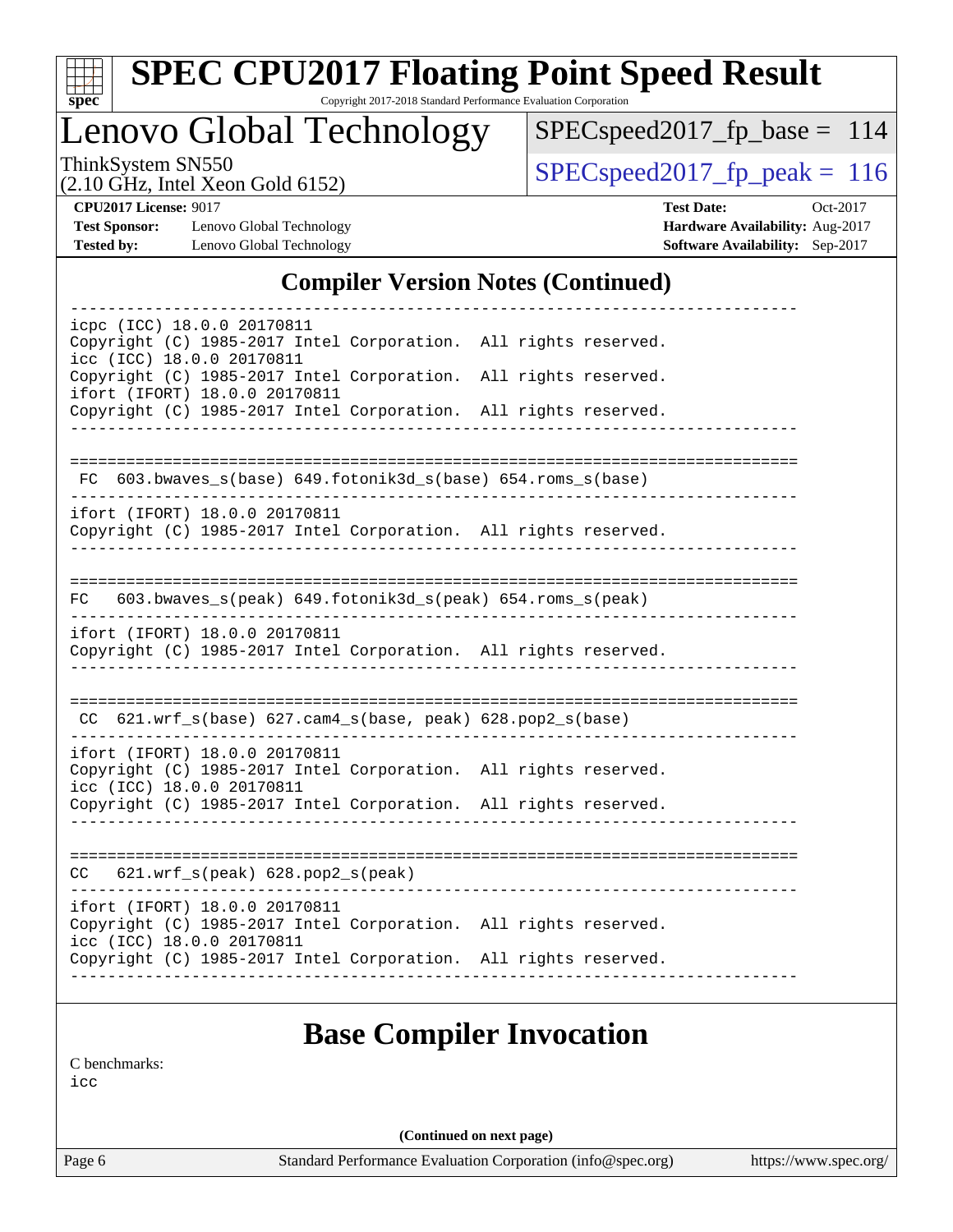

# Lenovo Global Technology

 $SPEC speed2017_fp\_base = 114$ 

ThinkSystem SN550  $SPEC speed2017$  fp\_peak = 116

(2.10 GHz, Intel Xeon Gold 6152)

**[Test Sponsor:](http://www.spec.org/auto/cpu2017/Docs/result-fields.html#TestSponsor)** Lenovo Global Technology **[Hardware Availability:](http://www.spec.org/auto/cpu2017/Docs/result-fields.html#HardwareAvailability)** Aug-2017 **[Tested by:](http://www.spec.org/auto/cpu2017/Docs/result-fields.html#Testedby)** Lenovo Global Technology **[Software Availability:](http://www.spec.org/auto/cpu2017/Docs/result-fields.html#SoftwareAvailability)** Sep-2017

**[CPU2017 License:](http://www.spec.org/auto/cpu2017/Docs/result-fields.html#CPU2017License)** 9017 **[Test Date:](http://www.spec.org/auto/cpu2017/Docs/result-fields.html#TestDate)** Oct-2017

# **[Base Compiler Invocation \(Continued\)](http://www.spec.org/auto/cpu2017/Docs/result-fields.html#BaseCompilerInvocation)**

[Fortran benchmarks](http://www.spec.org/auto/cpu2017/Docs/result-fields.html#Fortranbenchmarks): [ifort](http://www.spec.org/cpu2017/results/res2017q4/cpu2017-20171114-00685.flags.html#user_FCbase_intel_ifort_18.0_8111460550e3ca792625aed983ce982f94888b8b503583aa7ba2b8303487b4d8a21a13e7191a45c5fd58ff318f48f9492884d4413fa793fd88dd292cad7027ca)

[Benchmarks using both Fortran and C](http://www.spec.org/auto/cpu2017/Docs/result-fields.html#BenchmarksusingbothFortranandC): [ifort](http://www.spec.org/cpu2017/results/res2017q4/cpu2017-20171114-00685.flags.html#user_CC_FCbase_intel_ifort_18.0_8111460550e3ca792625aed983ce982f94888b8b503583aa7ba2b8303487b4d8a21a13e7191a45c5fd58ff318f48f9492884d4413fa793fd88dd292cad7027ca) [icc](http://www.spec.org/cpu2017/results/res2017q4/cpu2017-20171114-00685.flags.html#user_CC_FCbase_intel_icc_18.0_66fc1ee009f7361af1fbd72ca7dcefbb700085f36577c54f309893dd4ec40d12360134090235512931783d35fd58c0460139e722d5067c5574d8eaf2b3e37e92)

[Benchmarks using Fortran, C, and C++:](http://www.spec.org/auto/cpu2017/Docs/result-fields.html#BenchmarksusingFortranCandCXX) [icpc](http://www.spec.org/cpu2017/results/res2017q4/cpu2017-20171114-00685.flags.html#user_CC_CXX_FCbase_intel_icpc_18.0_c510b6838c7f56d33e37e94d029a35b4a7bccf4766a728ee175e80a419847e808290a9b78be685c44ab727ea267ec2f070ec5dc83b407c0218cded6866a35d07) [icc](http://www.spec.org/cpu2017/results/res2017q4/cpu2017-20171114-00685.flags.html#user_CC_CXX_FCbase_intel_icc_18.0_66fc1ee009f7361af1fbd72ca7dcefbb700085f36577c54f309893dd4ec40d12360134090235512931783d35fd58c0460139e722d5067c5574d8eaf2b3e37e92) [ifort](http://www.spec.org/cpu2017/results/res2017q4/cpu2017-20171114-00685.flags.html#user_CC_CXX_FCbase_intel_ifort_18.0_8111460550e3ca792625aed983ce982f94888b8b503583aa7ba2b8303487b4d8a21a13e7191a45c5fd58ff318f48f9492884d4413fa793fd88dd292cad7027ca)

## **[Base Portability Flags](http://www.spec.org/auto/cpu2017/Docs/result-fields.html#BasePortabilityFlags)**

 603.bwaves\_s: [-DSPEC\\_LP64](http://www.spec.org/cpu2017/results/res2017q4/cpu2017-20171114-00685.flags.html#suite_basePORTABILITY603_bwaves_s_DSPEC_LP64) 607.cactuBSSN\_s: [-DSPEC\\_LP64](http://www.spec.org/cpu2017/results/res2017q4/cpu2017-20171114-00685.flags.html#suite_basePORTABILITY607_cactuBSSN_s_DSPEC_LP64) 619.lbm\_s: [-DSPEC\\_LP64](http://www.spec.org/cpu2017/results/res2017q4/cpu2017-20171114-00685.flags.html#suite_basePORTABILITY619_lbm_s_DSPEC_LP64) 621.wrf\_s: [-DSPEC\\_LP64](http://www.spec.org/cpu2017/results/res2017q4/cpu2017-20171114-00685.flags.html#suite_basePORTABILITY621_wrf_s_DSPEC_LP64) [-DSPEC\\_CASE\\_FLAG](http://www.spec.org/cpu2017/results/res2017q4/cpu2017-20171114-00685.flags.html#b621.wrf_s_baseCPORTABILITY_DSPEC_CASE_FLAG) [-convert big\\_endian](http://www.spec.org/cpu2017/results/res2017q4/cpu2017-20171114-00685.flags.html#user_baseFPORTABILITY621_wrf_s_convert_big_endian_c3194028bc08c63ac5d04de18c48ce6d347e4e562e8892b8bdbdc0214820426deb8554edfa529a3fb25a586e65a3d812c835984020483e7e73212c4d31a38223) 627.cam4\_s: [-DSPEC\\_LP64](http://www.spec.org/cpu2017/results/res2017q4/cpu2017-20171114-00685.flags.html#suite_basePORTABILITY627_cam4_s_DSPEC_LP64) [-DSPEC\\_CASE\\_FLAG](http://www.spec.org/cpu2017/results/res2017q4/cpu2017-20171114-00685.flags.html#b627.cam4_s_baseCPORTABILITY_DSPEC_CASE_FLAG) 628.pop2\_s: [-DSPEC\\_LP64](http://www.spec.org/cpu2017/results/res2017q4/cpu2017-20171114-00685.flags.html#suite_basePORTABILITY628_pop2_s_DSPEC_LP64) [-DSPEC\\_CASE\\_FLAG](http://www.spec.org/cpu2017/results/res2017q4/cpu2017-20171114-00685.flags.html#b628.pop2_s_baseCPORTABILITY_DSPEC_CASE_FLAG) [-convert big\\_endian](http://www.spec.org/cpu2017/results/res2017q4/cpu2017-20171114-00685.flags.html#user_baseFPORTABILITY628_pop2_s_convert_big_endian_c3194028bc08c63ac5d04de18c48ce6d347e4e562e8892b8bdbdc0214820426deb8554edfa529a3fb25a586e65a3d812c835984020483e7e73212c4d31a38223) [-assume byterecl](http://www.spec.org/cpu2017/results/res2017q4/cpu2017-20171114-00685.flags.html#user_baseFPORTABILITY628_pop2_s_assume_byterecl_7e47d18b9513cf18525430bbf0f2177aa9bf368bc7a059c09b2c06a34b53bd3447c950d3f8d6c70e3faf3a05c8557d66a5798b567902e8849adc142926523472) 638.imagick\_s: [-DSPEC\\_LP64](http://www.spec.org/cpu2017/results/res2017q4/cpu2017-20171114-00685.flags.html#suite_basePORTABILITY638_imagick_s_DSPEC_LP64) 644.nab\_s: [-DSPEC\\_LP64](http://www.spec.org/cpu2017/results/res2017q4/cpu2017-20171114-00685.flags.html#suite_basePORTABILITY644_nab_s_DSPEC_LP64) 649.fotonik3d\_s: [-DSPEC\\_LP64](http://www.spec.org/cpu2017/results/res2017q4/cpu2017-20171114-00685.flags.html#suite_basePORTABILITY649_fotonik3d_s_DSPEC_LP64) 654.roms\_s: [-DSPEC\\_LP64](http://www.spec.org/cpu2017/results/res2017q4/cpu2017-20171114-00685.flags.html#suite_basePORTABILITY654_roms_s_DSPEC_LP64)

# **[Base Optimization Flags](http://www.spec.org/auto/cpu2017/Docs/result-fields.html#BaseOptimizationFlags)**

[C benchmarks](http://www.spec.org/auto/cpu2017/Docs/result-fields.html#Cbenchmarks):

[-xCORE-AVX512](http://www.spec.org/cpu2017/results/res2017q4/cpu2017-20171114-00685.flags.html#user_CCbase_f-xCORE-AVX512) [-ipo](http://www.spec.org/cpu2017/results/res2017q4/cpu2017-20171114-00685.flags.html#user_CCbase_f-ipo) [-O3](http://www.spec.org/cpu2017/results/res2017q4/cpu2017-20171114-00685.flags.html#user_CCbase_f-O3) [-no-prec-div](http://www.spec.org/cpu2017/results/res2017q4/cpu2017-20171114-00685.flags.html#user_CCbase_f-no-prec-div) [-qopt-prefetch](http://www.spec.org/cpu2017/results/res2017q4/cpu2017-20171114-00685.flags.html#user_CCbase_f-qopt-prefetch) [-ffinite-math-only](http://www.spec.org/cpu2017/results/res2017q4/cpu2017-20171114-00685.flags.html#user_CCbase_f_finite_math_only_cb91587bd2077682c4b38af759c288ed7c732db004271a9512da14a4f8007909a5f1427ecbf1a0fb78ff2a814402c6114ac565ca162485bbcae155b5e4258871) [-qopt-mem-layout-trans=3](http://www.spec.org/cpu2017/results/res2017q4/cpu2017-20171114-00685.flags.html#user_CCbase_f-qopt-mem-layout-trans_de80db37974c74b1f0e20d883f0b675c88c3b01e9d123adea9b28688d64333345fb62bc4a798493513fdb68f60282f9a726aa07f478b2f7113531aecce732043) [-qopenmp](http://www.spec.org/cpu2017/results/res2017q4/cpu2017-20171114-00685.flags.html#user_CCbase_qopenmp_16be0c44f24f464004c6784a7acb94aca937f053568ce72f94b139a11c7c168634a55f6653758ddd83bcf7b8463e8028bb0b48b77bcddc6b78d5d95bb1df2967) [-DSPEC\\_OPENMP](http://www.spec.org/cpu2017/results/res2017q4/cpu2017-20171114-00685.flags.html#suite_CCbase_DSPEC_OPENMP)

[Fortran benchmarks](http://www.spec.org/auto/cpu2017/Docs/result-fields.html#Fortranbenchmarks):

[-DSPEC\\_OPENMP](http://www.spec.org/cpu2017/results/res2017q4/cpu2017-20171114-00685.flags.html#suite_FCbase_DSPEC_OPENMP) [-xCORE-AVX512](http://www.spec.org/cpu2017/results/res2017q4/cpu2017-20171114-00685.flags.html#user_FCbase_f-xCORE-AVX512) [-ipo](http://www.spec.org/cpu2017/results/res2017q4/cpu2017-20171114-00685.flags.html#user_FCbase_f-ipo) [-O3](http://www.spec.org/cpu2017/results/res2017q4/cpu2017-20171114-00685.flags.html#user_FCbase_f-O3) [-no-prec-div](http://www.spec.org/cpu2017/results/res2017q4/cpu2017-20171114-00685.flags.html#user_FCbase_f-no-prec-div) [-qopt-prefetch](http://www.spec.org/cpu2017/results/res2017q4/cpu2017-20171114-00685.flags.html#user_FCbase_f-qopt-prefetch) [-ffinite-math-only](http://www.spec.org/cpu2017/results/res2017q4/cpu2017-20171114-00685.flags.html#user_FCbase_f_finite_math_only_cb91587bd2077682c4b38af759c288ed7c732db004271a9512da14a4f8007909a5f1427ecbf1a0fb78ff2a814402c6114ac565ca162485bbcae155b5e4258871) [-qopt-mem-layout-trans=3](http://www.spec.org/cpu2017/results/res2017q4/cpu2017-20171114-00685.flags.html#user_FCbase_f-qopt-mem-layout-trans_de80db37974c74b1f0e20d883f0b675c88c3b01e9d123adea9b28688d64333345fb62bc4a798493513fdb68f60282f9a726aa07f478b2f7113531aecce732043) [-qopenmp](http://www.spec.org/cpu2017/results/res2017q4/cpu2017-20171114-00685.flags.html#user_FCbase_qopenmp_16be0c44f24f464004c6784a7acb94aca937f053568ce72f94b139a11c7c168634a55f6653758ddd83bcf7b8463e8028bb0b48b77bcddc6b78d5d95bb1df2967) [-nostandard-realloc-lhs](http://www.spec.org/cpu2017/results/res2017q4/cpu2017-20171114-00685.flags.html#user_FCbase_f_2003_std_realloc_82b4557e90729c0f113870c07e44d33d6f5a304b4f63d4c15d2d0f1fab99f5daaed73bdb9275d9ae411527f28b936061aa8b9c8f2d63842963b95c9dd6426b8a) [-align array32byte](http://www.spec.org/cpu2017/results/res2017q4/cpu2017-20171114-00685.flags.html#user_FCbase_align_array32byte_b982fe038af199962ba9a80c053b8342c548c85b40b8e86eb3cc33dee0d7986a4af373ac2d51c3f7cf710a18d62fdce2948f201cd044323541f22fc0fffc51b6)

[Benchmarks using both Fortran and C](http://www.spec.org/auto/cpu2017/Docs/result-fields.html#BenchmarksusingbothFortranandC):

[-xCORE-AVX512](http://www.spec.org/cpu2017/results/res2017q4/cpu2017-20171114-00685.flags.html#user_CC_FCbase_f-xCORE-AVX512) [-ipo](http://www.spec.org/cpu2017/results/res2017q4/cpu2017-20171114-00685.flags.html#user_CC_FCbase_f-ipo) [-O3](http://www.spec.org/cpu2017/results/res2017q4/cpu2017-20171114-00685.flags.html#user_CC_FCbase_f-O3) [-no-prec-div](http://www.spec.org/cpu2017/results/res2017q4/cpu2017-20171114-00685.flags.html#user_CC_FCbase_f-no-prec-div) [-qopt-prefetch](http://www.spec.org/cpu2017/results/res2017q4/cpu2017-20171114-00685.flags.html#user_CC_FCbase_f-qopt-prefetch) [-ffinite-math-only](http://www.spec.org/cpu2017/results/res2017q4/cpu2017-20171114-00685.flags.html#user_CC_FCbase_f_finite_math_only_cb91587bd2077682c4b38af759c288ed7c732db004271a9512da14a4f8007909a5f1427ecbf1a0fb78ff2a814402c6114ac565ca162485bbcae155b5e4258871) [-qopt-mem-layout-trans=3](http://www.spec.org/cpu2017/results/res2017q4/cpu2017-20171114-00685.flags.html#user_CC_FCbase_f-qopt-mem-layout-trans_de80db37974c74b1f0e20d883f0b675c88c3b01e9d123adea9b28688d64333345fb62bc4a798493513fdb68f60282f9a726aa07f478b2f7113531aecce732043) [-qopenmp](http://www.spec.org/cpu2017/results/res2017q4/cpu2017-20171114-00685.flags.html#user_CC_FCbase_qopenmp_16be0c44f24f464004c6784a7acb94aca937f053568ce72f94b139a11c7c168634a55f6653758ddd83bcf7b8463e8028bb0b48b77bcddc6b78d5d95bb1df2967) [-DSPEC\\_OPENMP](http://www.spec.org/cpu2017/results/res2017q4/cpu2017-20171114-00685.flags.html#suite_CC_FCbase_DSPEC_OPENMP) [-nostandard-realloc-lhs](http://www.spec.org/cpu2017/results/res2017q4/cpu2017-20171114-00685.flags.html#user_CC_FCbase_f_2003_std_realloc_82b4557e90729c0f113870c07e44d33d6f5a304b4f63d4c15d2d0f1fab99f5daaed73bdb9275d9ae411527f28b936061aa8b9c8f2d63842963b95c9dd6426b8a) [-align array32byte](http://www.spec.org/cpu2017/results/res2017q4/cpu2017-20171114-00685.flags.html#user_CC_FCbase_align_array32byte_b982fe038af199962ba9a80c053b8342c548c85b40b8e86eb3cc33dee0d7986a4af373ac2d51c3f7cf710a18d62fdce2948f201cd044323541f22fc0fffc51b6)

[Benchmarks using Fortran, C, and C++:](http://www.spec.org/auto/cpu2017/Docs/result-fields.html#BenchmarksusingFortranCandCXX)

```
-xCORE-AVX512 -ipo -O3 -no-prec-div -qopt-prefetch
-ffinite-math-only -qopt-mem-layout-trans=3 -qopenmp -DSPEC_OPENMP
```
**(Continued on next page)**

| Page 7 | Standard Performance Evaluation Corporation (info@spec.org) | https://www.spec.org/ |
|--------|-------------------------------------------------------------|-----------------------|
|--------|-------------------------------------------------------------|-----------------------|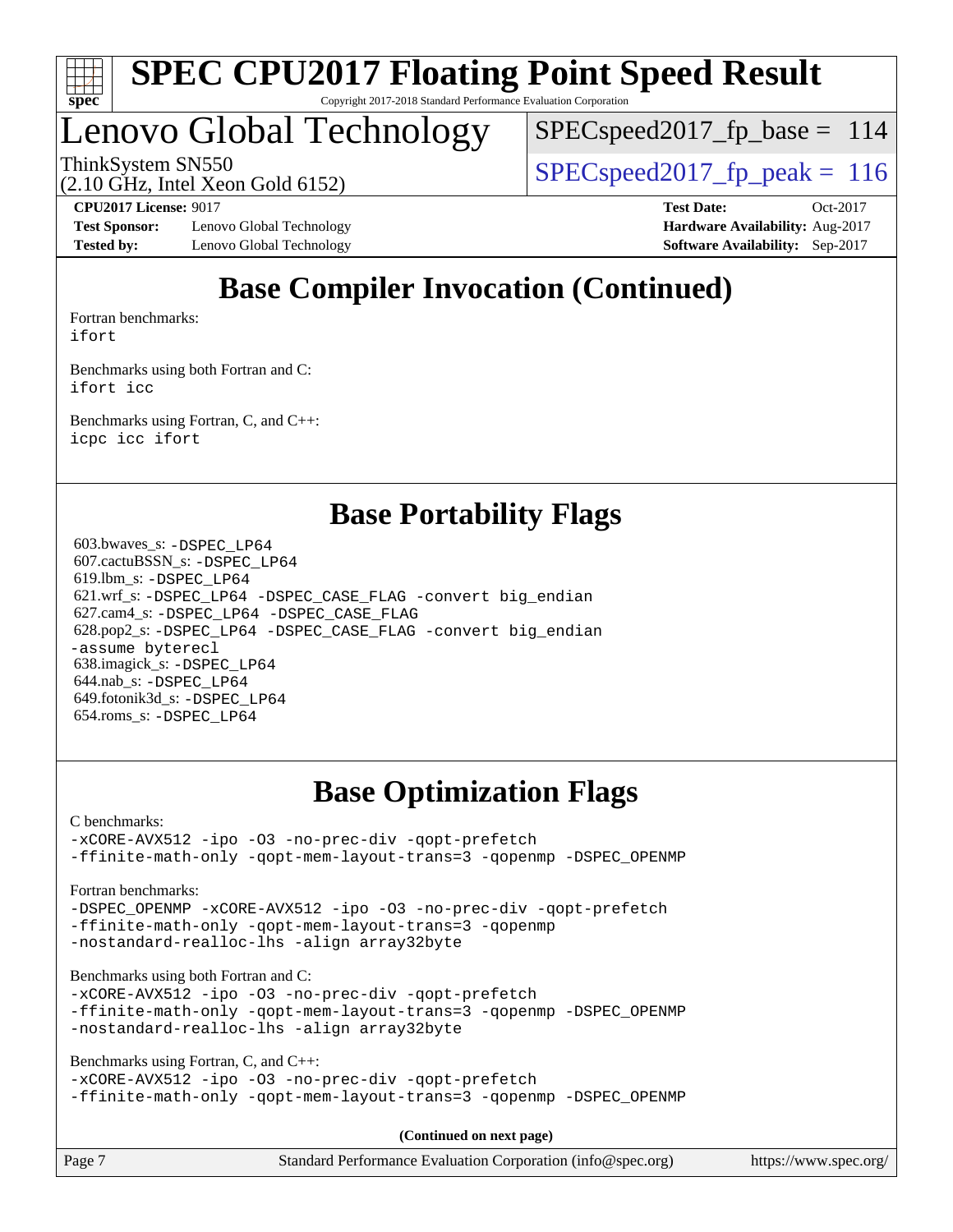

# Lenovo Global Technology

 $SPEC speed2017_fp\_base = 114$ 

ThinkSystem SN550<br>(2.10 GHz, Intel Year Gold 6152) [SPECspeed2017\\_fp\\_peak =](http://www.spec.org/auto/cpu2017/Docs/result-fields.html#SPECspeed2017fppeak) 116

(2.10 GHz, Intel Xeon Gold 6152)

**[Test Sponsor:](http://www.spec.org/auto/cpu2017/Docs/result-fields.html#TestSponsor)** Lenovo Global Technology **[Hardware Availability:](http://www.spec.org/auto/cpu2017/Docs/result-fields.html#HardwareAvailability)** Aug-2017 **[Tested by:](http://www.spec.org/auto/cpu2017/Docs/result-fields.html#Testedby)** Lenovo Global Technology **[Software Availability:](http://www.spec.org/auto/cpu2017/Docs/result-fields.html#SoftwareAvailability)** Sep-2017

**[CPU2017 License:](http://www.spec.org/auto/cpu2017/Docs/result-fields.html#CPU2017License)** 9017 **[Test Date:](http://www.spec.org/auto/cpu2017/Docs/result-fields.html#TestDate)** Oct-2017

# **[Base Optimization Flags \(Continued\)](http://www.spec.org/auto/cpu2017/Docs/result-fields.html#BaseOptimizationFlags)**

[Benchmarks using Fortran, C, and C++](http://www.spec.org/auto/cpu2017/Docs/result-fields.html#BenchmarksusingFortranCandCXX) (continued): [-nostandard-realloc-lhs](http://www.spec.org/cpu2017/results/res2017q4/cpu2017-20171114-00685.flags.html#user_CC_CXX_FCbase_f_2003_std_realloc_82b4557e90729c0f113870c07e44d33d6f5a304b4f63d4c15d2d0f1fab99f5daaed73bdb9275d9ae411527f28b936061aa8b9c8f2d63842963b95c9dd6426b8a) [-align array32byte](http://www.spec.org/cpu2017/results/res2017q4/cpu2017-20171114-00685.flags.html#user_CC_CXX_FCbase_align_array32byte_b982fe038af199962ba9a80c053b8342c548c85b40b8e86eb3cc33dee0d7986a4af373ac2d51c3f7cf710a18d62fdce2948f201cd044323541f22fc0fffc51b6)

## **[Base Other Flags](http://www.spec.org/auto/cpu2017/Docs/result-fields.html#BaseOtherFlags)**

[C benchmarks](http://www.spec.org/auto/cpu2017/Docs/result-fields.html#Cbenchmarks):  $-m64 - std= c11$  $-m64 - std= c11$ 

[Fortran benchmarks](http://www.spec.org/auto/cpu2017/Docs/result-fields.html#Fortranbenchmarks): [-m64](http://www.spec.org/cpu2017/results/res2017q4/cpu2017-20171114-00685.flags.html#user_FCbase_intel_intel64_18.0_af43caccfc8ded86e7699f2159af6efc7655f51387b94da716254467f3c01020a5059329e2569e4053f409e7c9202a7efc638f7a6d1ffb3f52dea4a3e31d82ab)

[Benchmarks using both Fortran and C](http://www.spec.org/auto/cpu2017/Docs/result-fields.html#BenchmarksusingbothFortranandC):  $-m64 - std = c11$  $-m64 - std = c11$ 

[Benchmarks using Fortran, C, and C++:](http://www.spec.org/auto/cpu2017/Docs/result-fields.html#BenchmarksusingFortranCandCXX)  $-m64 - std = c11$  $-m64 - std = c11$ 

## **[Peak Compiler Invocation](http://www.spec.org/auto/cpu2017/Docs/result-fields.html#PeakCompilerInvocation)**

[C benchmarks](http://www.spec.org/auto/cpu2017/Docs/result-fields.html#Cbenchmarks): [icc](http://www.spec.org/cpu2017/results/res2017q4/cpu2017-20171114-00685.flags.html#user_CCpeak_intel_icc_18.0_66fc1ee009f7361af1fbd72ca7dcefbb700085f36577c54f309893dd4ec40d12360134090235512931783d35fd58c0460139e722d5067c5574d8eaf2b3e37e92)

[Fortran benchmarks](http://www.spec.org/auto/cpu2017/Docs/result-fields.html#Fortranbenchmarks): [ifort](http://www.spec.org/cpu2017/results/res2017q4/cpu2017-20171114-00685.flags.html#user_FCpeak_intel_ifort_18.0_8111460550e3ca792625aed983ce982f94888b8b503583aa7ba2b8303487b4d8a21a13e7191a45c5fd58ff318f48f9492884d4413fa793fd88dd292cad7027ca)

[Benchmarks using both Fortran and C](http://www.spec.org/auto/cpu2017/Docs/result-fields.html#BenchmarksusingbothFortranandC): [ifort](http://www.spec.org/cpu2017/results/res2017q4/cpu2017-20171114-00685.flags.html#user_CC_FCpeak_intel_ifort_18.0_8111460550e3ca792625aed983ce982f94888b8b503583aa7ba2b8303487b4d8a21a13e7191a45c5fd58ff318f48f9492884d4413fa793fd88dd292cad7027ca) [icc](http://www.spec.org/cpu2017/results/res2017q4/cpu2017-20171114-00685.flags.html#user_CC_FCpeak_intel_icc_18.0_66fc1ee009f7361af1fbd72ca7dcefbb700085f36577c54f309893dd4ec40d12360134090235512931783d35fd58c0460139e722d5067c5574d8eaf2b3e37e92)

[Benchmarks using Fortran, C, and C++:](http://www.spec.org/auto/cpu2017/Docs/result-fields.html#BenchmarksusingFortranCandCXX) [icpc](http://www.spec.org/cpu2017/results/res2017q4/cpu2017-20171114-00685.flags.html#user_CC_CXX_FCpeak_intel_icpc_18.0_c510b6838c7f56d33e37e94d029a35b4a7bccf4766a728ee175e80a419847e808290a9b78be685c44ab727ea267ec2f070ec5dc83b407c0218cded6866a35d07) [icc](http://www.spec.org/cpu2017/results/res2017q4/cpu2017-20171114-00685.flags.html#user_CC_CXX_FCpeak_intel_icc_18.0_66fc1ee009f7361af1fbd72ca7dcefbb700085f36577c54f309893dd4ec40d12360134090235512931783d35fd58c0460139e722d5067c5574d8eaf2b3e37e92) [ifort](http://www.spec.org/cpu2017/results/res2017q4/cpu2017-20171114-00685.flags.html#user_CC_CXX_FCpeak_intel_ifort_18.0_8111460550e3ca792625aed983ce982f94888b8b503583aa7ba2b8303487b4d8a21a13e7191a45c5fd58ff318f48f9492884d4413fa793fd88dd292cad7027ca)

# **[Peak Portability Flags](http://www.spec.org/auto/cpu2017/Docs/result-fields.html#PeakPortabilityFlags)**

Same as Base Portability Flags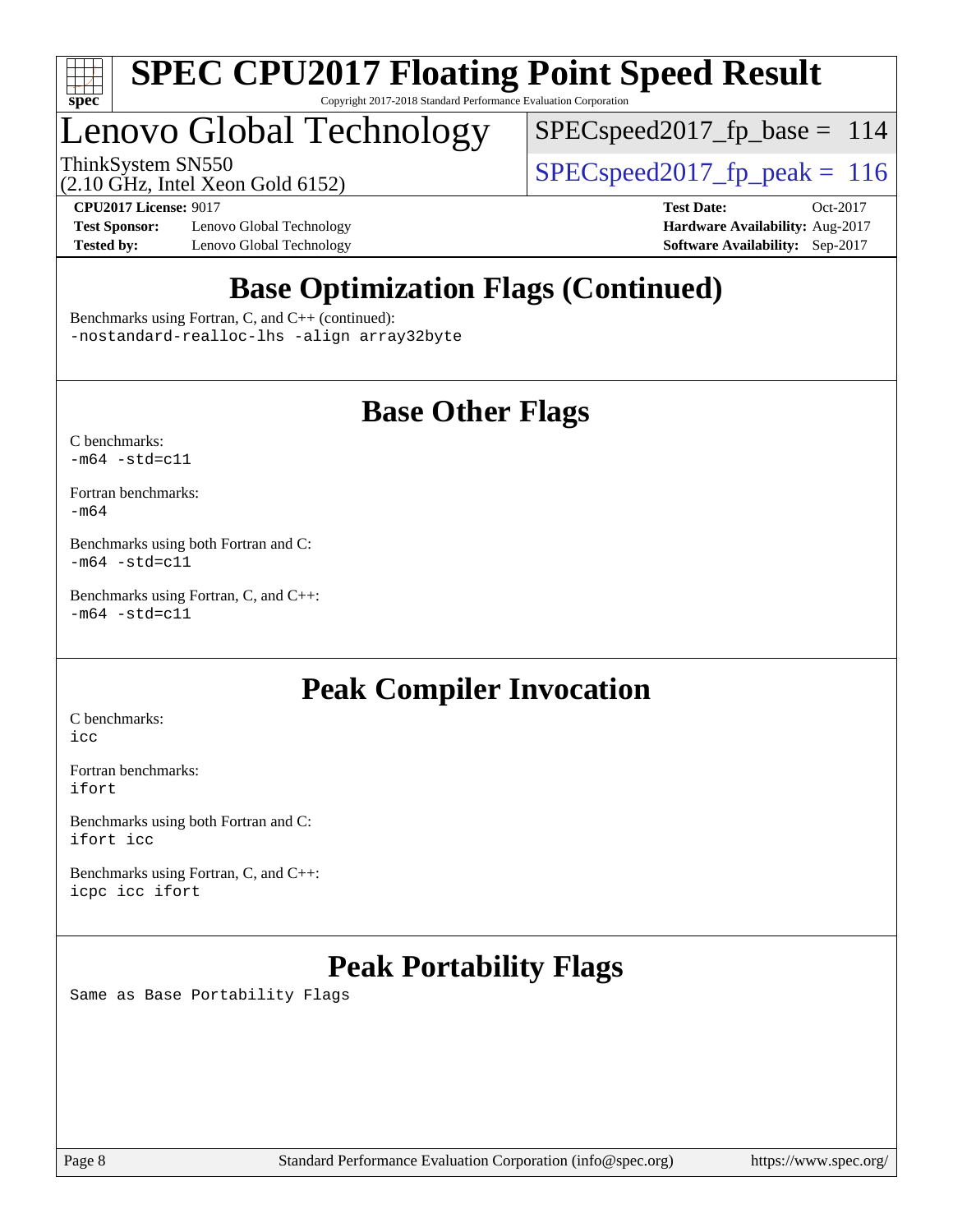

# Lenovo Global Technology

SPECspeed2017 fp base =  $114$ 

(2.10 GHz, Intel Xeon Gold 6152)

ThinkSystem SN550  $SPEC speed2017$  fp\_peak = 116

**[Test Sponsor:](http://www.spec.org/auto/cpu2017/Docs/result-fields.html#TestSponsor)** Lenovo Global Technology **[Hardware Availability:](http://www.spec.org/auto/cpu2017/Docs/result-fields.html#HardwareAvailability)** Aug-2017 **[Tested by:](http://www.spec.org/auto/cpu2017/Docs/result-fields.html#Testedby)** Lenovo Global Technology **[Software Availability:](http://www.spec.org/auto/cpu2017/Docs/result-fields.html#SoftwareAvailability)** Sep-2017

**[CPU2017 License:](http://www.spec.org/auto/cpu2017/Docs/result-fields.html#CPU2017License)** 9017 **[Test Date:](http://www.spec.org/auto/cpu2017/Docs/result-fields.html#TestDate)** Oct-2017

# **[Peak Optimization Flags](http://www.spec.org/auto/cpu2017/Docs/result-fields.html#PeakOptimizationFlags)**

[C benchmarks](http://www.spec.org/auto/cpu2017/Docs/result-fields.html#Cbenchmarks):

 619.lbm\_s: [-prof-gen](http://www.spec.org/cpu2017/results/res2017q4/cpu2017-20171114-00685.flags.html#user_peakPASS1_CFLAGSPASS1_LDFLAGS619_lbm_s_prof_gen_5aa4926d6013ddb2a31985c654b3eb18169fc0c6952a63635c234f711e6e63dd76e94ad52365559451ec499a2cdb89e4dc58ba4c67ef54ca681ffbe1461d6b36)(pass 1) [-prof-use](http://www.spec.org/cpu2017/results/res2017q4/cpu2017-20171114-00685.flags.html#user_peakPASS2_CFLAGSPASS2_LDFLAGS619_lbm_s_prof_use_1a21ceae95f36a2b53c25747139a6c16ca95bd9def2a207b4f0849963b97e94f5260e30a0c64f4bb623698870e679ca08317ef8150905d41bd88c6f78df73f19)(pass 2) [-O2](http://www.spec.org/cpu2017/results/res2017q4/cpu2017-20171114-00685.flags.html#user_peakPASS1_COPTIMIZE619_lbm_s_f-O2) [-xCORE-AVX512](http://www.spec.org/cpu2017/results/res2017q4/cpu2017-20171114-00685.flags.html#user_peakPASS2_COPTIMIZE619_lbm_s_f-xCORE-AVX512) [-qopt-prefetch](http://www.spec.org/cpu2017/results/res2017q4/cpu2017-20171114-00685.flags.html#user_peakPASS1_COPTIMIZEPASS2_COPTIMIZE619_lbm_s_f-qopt-prefetch) [-ipo](http://www.spec.org/cpu2017/results/res2017q4/cpu2017-20171114-00685.flags.html#user_peakPASS2_COPTIMIZE619_lbm_s_f-ipo) [-O3](http://www.spec.org/cpu2017/results/res2017q4/cpu2017-20171114-00685.flags.html#user_peakPASS2_COPTIMIZE619_lbm_s_f-O3) [-ffinite-math-only](http://www.spec.org/cpu2017/results/res2017q4/cpu2017-20171114-00685.flags.html#user_peakPASS1_COPTIMIZEPASS2_COPTIMIZE619_lbm_s_f_finite_math_only_cb91587bd2077682c4b38af759c288ed7c732db004271a9512da14a4f8007909a5f1427ecbf1a0fb78ff2a814402c6114ac565ca162485bbcae155b5e4258871) [-no-prec-div](http://www.spec.org/cpu2017/results/res2017q4/cpu2017-20171114-00685.flags.html#user_peakPASS2_COPTIMIZE619_lbm_s_f-no-prec-div) [-qopt-mem-layout-trans=3](http://www.spec.org/cpu2017/results/res2017q4/cpu2017-20171114-00685.flags.html#user_peakPASS1_COPTIMIZEPASS2_COPTIMIZE619_lbm_s_f-qopt-mem-layout-trans_de80db37974c74b1f0e20d883f0b675c88c3b01e9d123adea9b28688d64333345fb62bc4a798493513fdb68f60282f9a726aa07f478b2f7113531aecce732043) [-DSPEC\\_SUPPRESS\\_OPENMP](http://www.spec.org/cpu2017/results/res2017q4/cpu2017-20171114-00685.flags.html#suite_peakPASS1_COPTIMIZE619_lbm_s_DSPEC_SUPPRESS_OPENMP) [-qopenmp](http://www.spec.org/cpu2017/results/res2017q4/cpu2017-20171114-00685.flags.html#user_peakPASS2_COPTIMIZE619_lbm_s_qopenmp_16be0c44f24f464004c6784a7acb94aca937f053568ce72f94b139a11c7c168634a55f6653758ddd83bcf7b8463e8028bb0b48b77bcddc6b78d5d95bb1df2967) [-DSPEC\\_OPENMP](http://www.spec.org/cpu2017/results/res2017q4/cpu2017-20171114-00685.flags.html#suite_peakPASS2_COPTIMIZE619_lbm_s_DSPEC_OPENMP) 638.imagick\_s: [-xCORE-AVX512](http://www.spec.org/cpu2017/results/res2017q4/cpu2017-20171114-00685.flags.html#user_peakCOPTIMIZE638_imagick_s_f-xCORE-AVX512) [-ipo](http://www.spec.org/cpu2017/results/res2017q4/cpu2017-20171114-00685.flags.html#user_peakCOPTIMIZE638_imagick_s_f-ipo) [-O3](http://www.spec.org/cpu2017/results/res2017q4/cpu2017-20171114-00685.flags.html#user_peakCOPTIMIZE638_imagick_s_f-O3) [-no-prec-div](http://www.spec.org/cpu2017/results/res2017q4/cpu2017-20171114-00685.flags.html#user_peakCOPTIMIZE638_imagick_s_f-no-prec-div) [-qopt-prefetch](http://www.spec.org/cpu2017/results/res2017q4/cpu2017-20171114-00685.flags.html#user_peakCOPTIMIZE638_imagick_s_f-qopt-prefetch) [-ffinite-math-only](http://www.spec.org/cpu2017/results/res2017q4/cpu2017-20171114-00685.flags.html#user_peakCOPTIMIZE638_imagick_s_f_finite_math_only_cb91587bd2077682c4b38af759c288ed7c732db004271a9512da14a4f8007909a5f1427ecbf1a0fb78ff2a814402c6114ac565ca162485bbcae155b5e4258871) [-qopt-mem-layout-trans=3](http://www.spec.org/cpu2017/results/res2017q4/cpu2017-20171114-00685.flags.html#user_peakCOPTIMIZE638_imagick_s_f-qopt-mem-layout-trans_de80db37974c74b1f0e20d883f0b675c88c3b01e9d123adea9b28688d64333345fb62bc4a798493513fdb68f60282f9a726aa07f478b2f7113531aecce732043) [-qopenmp](http://www.spec.org/cpu2017/results/res2017q4/cpu2017-20171114-00685.flags.html#user_peakCOPTIMIZE638_imagick_s_qopenmp_16be0c44f24f464004c6784a7acb94aca937f053568ce72f94b139a11c7c168634a55f6653758ddd83bcf7b8463e8028bb0b48b77bcddc6b78d5d95bb1df2967) [-DSPEC\\_OPENMP](http://www.spec.org/cpu2017/results/res2017q4/cpu2017-20171114-00685.flags.html#suite_peakCOPTIMIZE638_imagick_s_DSPEC_OPENMP) 644.nab\_s: Same as 638.imagick\_s [Fortran benchmarks](http://www.spec.org/auto/cpu2017/Docs/result-fields.html#Fortranbenchmarks): [-prof-gen](http://www.spec.org/cpu2017/results/res2017q4/cpu2017-20171114-00685.flags.html#user_FCpeak_prof_gen_5aa4926d6013ddb2a31985c654b3eb18169fc0c6952a63635c234f711e6e63dd76e94ad52365559451ec499a2cdb89e4dc58ba4c67ef54ca681ffbe1461d6b36)(pass 1) [-prof-use](http://www.spec.org/cpu2017/results/res2017q4/cpu2017-20171114-00685.flags.html#user_FCpeak_prof_use_1a21ceae95f36a2b53c25747139a6c16ca95bd9def2a207b4f0849963b97e94f5260e30a0c64f4bb623698870e679ca08317ef8150905d41bd88c6f78df73f19)(pass 2) [-DSPEC\\_SUPPRESS\\_OPENMP](http://www.spec.org/cpu2017/results/res2017q4/cpu2017-20171114-00685.flags.html#suite_FCpeak_DSPEC_SUPPRESS_OPENMP) [-DSPEC\\_OPENMP](http://www.spec.org/cpu2017/results/res2017q4/cpu2017-20171114-00685.flags.html#suite_FCpeak_DSPEC_OPENMP) [-O2](http://www.spec.org/cpu2017/results/res2017q4/cpu2017-20171114-00685.flags.html#user_FCpeak_f-O2) [-xCORE-AVX512](http://www.spec.org/cpu2017/results/res2017q4/cpu2017-20171114-00685.flags.html#user_FCpeak_f-xCORE-AVX512) [-qopt-prefetch](http://www.spec.org/cpu2017/results/res2017q4/cpu2017-20171114-00685.flags.html#user_FCpeak_f-qopt-prefetch) [-ipo](http://www.spec.org/cpu2017/results/res2017q4/cpu2017-20171114-00685.flags.html#user_FCpeak_f-ipo) [-O3](http://www.spec.org/cpu2017/results/res2017q4/cpu2017-20171114-00685.flags.html#user_FCpeak_f-O3) [-ffinite-math-only](http://www.spec.org/cpu2017/results/res2017q4/cpu2017-20171114-00685.flags.html#user_FCpeak_f_finite_math_only_cb91587bd2077682c4b38af759c288ed7c732db004271a9512da14a4f8007909a5f1427ecbf1a0fb78ff2a814402c6114ac565ca162485bbcae155b5e4258871) [-no-prec-div](http://www.spec.org/cpu2017/results/res2017q4/cpu2017-20171114-00685.flags.html#user_FCpeak_f-no-prec-div) [-qopt-mem-layout-trans=3](http://www.spec.org/cpu2017/results/res2017q4/cpu2017-20171114-00685.flags.html#user_FCpeak_f-qopt-mem-layout-trans_de80db37974c74b1f0e20d883f0b675c88c3b01e9d123adea9b28688d64333345fb62bc4a798493513fdb68f60282f9a726aa07f478b2f7113531aecce732043) [-qopenmp](http://www.spec.org/cpu2017/results/res2017q4/cpu2017-20171114-00685.flags.html#user_FCpeak_qopenmp_16be0c44f24f464004c6784a7acb94aca937f053568ce72f94b139a11c7c168634a55f6653758ddd83bcf7b8463e8028bb0b48b77bcddc6b78d5d95bb1df2967) [-nostandard-realloc-lhs](http://www.spec.org/cpu2017/results/res2017q4/cpu2017-20171114-00685.flags.html#user_FCpeak_f_2003_std_realloc_82b4557e90729c0f113870c07e44d33d6f5a304b4f63d4c15d2d0f1fab99f5daaed73bdb9275d9ae411527f28b936061aa8b9c8f2d63842963b95c9dd6426b8a) [-align array32byte](http://www.spec.org/cpu2017/results/res2017q4/cpu2017-20171114-00685.flags.html#user_FCpeak_align_array32byte_b982fe038af199962ba9a80c053b8342c548c85b40b8e86eb3cc33dee0d7986a4af373ac2d51c3f7cf710a18d62fdce2948f201cd044323541f22fc0fffc51b6) [Benchmarks using both Fortran and C](http://www.spec.org/auto/cpu2017/Docs/result-fields.html#BenchmarksusingbothFortranandC): 621.wrf\_s: [-prof-gen](http://www.spec.org/cpu2017/results/res2017q4/cpu2017-20171114-00685.flags.html#user_peakPASS1_CFLAGSPASS1_FFLAGSPASS1_LDFLAGS621_wrf_s_prof_gen_5aa4926d6013ddb2a31985c654b3eb18169fc0c6952a63635c234f711e6e63dd76e94ad52365559451ec499a2cdb89e4dc58ba4c67ef54ca681ffbe1461d6b36)(pass 1) [-prof-use](http://www.spec.org/cpu2017/results/res2017q4/cpu2017-20171114-00685.flags.html#user_peakPASS2_CFLAGSPASS2_FFLAGSPASS2_LDFLAGS621_wrf_s_prof_use_1a21ceae95f36a2b53c25747139a6c16ca95bd9def2a207b4f0849963b97e94f5260e30a0c64f4bb623698870e679ca08317ef8150905d41bd88c6f78df73f19)(pass 2) [-O2](http://www.spec.org/cpu2017/results/res2017q4/cpu2017-20171114-00685.flags.html#user_peakPASS1_COPTIMIZEPASS1_FOPTIMIZE621_wrf_s_f-O2) [-xCORE-AVX512](http://www.spec.org/cpu2017/results/res2017q4/cpu2017-20171114-00685.flags.html#user_peakPASS2_COPTIMIZEPASS2_FOPTIMIZE621_wrf_s_f-xCORE-AVX512) [-qopt-prefetch](http://www.spec.org/cpu2017/results/res2017q4/cpu2017-20171114-00685.flags.html#user_peakPASS1_COPTIMIZEPASS1_FOPTIMIZEPASS2_COPTIMIZEPASS2_FOPTIMIZE621_wrf_s_f-qopt-prefetch) [-ipo](http://www.spec.org/cpu2017/results/res2017q4/cpu2017-20171114-00685.flags.html#user_peakPASS2_COPTIMIZEPASS2_FOPTIMIZE621_wrf_s_f-ipo) [-O3](http://www.spec.org/cpu2017/results/res2017q4/cpu2017-20171114-00685.flags.html#user_peakPASS2_COPTIMIZEPASS2_FOPTIMIZE621_wrf_s_f-O3) [-ffinite-math-only](http://www.spec.org/cpu2017/results/res2017q4/cpu2017-20171114-00685.flags.html#user_peakPASS1_COPTIMIZEPASS1_FOPTIMIZEPASS2_COPTIMIZEPASS2_FOPTIMIZE621_wrf_s_f_finite_math_only_cb91587bd2077682c4b38af759c288ed7c732db004271a9512da14a4f8007909a5f1427ecbf1a0fb78ff2a814402c6114ac565ca162485bbcae155b5e4258871) [-no-prec-div](http://www.spec.org/cpu2017/results/res2017q4/cpu2017-20171114-00685.flags.html#user_peakPASS2_COPTIMIZEPASS2_FOPTIMIZE621_wrf_s_f-no-prec-div) [-qopt-mem-layout-trans=3](http://www.spec.org/cpu2017/results/res2017q4/cpu2017-20171114-00685.flags.html#user_peakPASS1_COPTIMIZEPASS1_FOPTIMIZEPASS2_COPTIMIZEPASS2_FOPTIMIZE621_wrf_s_f-qopt-mem-layout-trans_de80db37974c74b1f0e20d883f0b675c88c3b01e9d123adea9b28688d64333345fb62bc4a798493513fdb68f60282f9a726aa07f478b2f7113531aecce732043) [-DSPEC\\_SUPPRESS\\_OPENMP](http://www.spec.org/cpu2017/results/res2017q4/cpu2017-20171114-00685.flags.html#suite_peakPASS1_COPTIMIZEPASS1_FOPTIMIZE621_wrf_s_DSPEC_SUPPRESS_OPENMP) [-qopenmp](http://www.spec.org/cpu2017/results/res2017q4/cpu2017-20171114-00685.flags.html#user_peakPASS2_COPTIMIZEPASS2_FOPTIMIZE621_wrf_s_qopenmp_16be0c44f24f464004c6784a7acb94aca937f053568ce72f94b139a11c7c168634a55f6653758ddd83bcf7b8463e8028bb0b48b77bcddc6b78d5d95bb1df2967) [-DSPEC\\_OPENMP](http://www.spec.org/cpu2017/results/res2017q4/cpu2017-20171114-00685.flags.html#suite_peakPASS2_COPTIMIZEPASS2_FOPTIMIZE621_wrf_s_DSPEC_OPENMP) [-nostandard-realloc-lhs](http://www.spec.org/cpu2017/results/res2017q4/cpu2017-20171114-00685.flags.html#user_peakEXTRA_FOPTIMIZE621_wrf_s_f_2003_std_realloc_82b4557e90729c0f113870c07e44d33d6f5a304b4f63d4c15d2d0f1fab99f5daaed73bdb9275d9ae411527f28b936061aa8b9c8f2d63842963b95c9dd6426b8a) [-align array32byte](http://www.spec.org/cpu2017/results/res2017q4/cpu2017-20171114-00685.flags.html#user_peakEXTRA_FOPTIMIZE621_wrf_s_align_array32byte_b982fe038af199962ba9a80c053b8342c548c85b40b8e86eb3cc33dee0d7986a4af373ac2d51c3f7cf710a18d62fdce2948f201cd044323541f22fc0fffc51b6) 627.cam4\_s: [-xCORE-AVX512](http://www.spec.org/cpu2017/results/res2017q4/cpu2017-20171114-00685.flags.html#user_peakCOPTIMIZEFOPTIMIZE627_cam4_s_f-xCORE-AVX512) [-ipo](http://www.spec.org/cpu2017/results/res2017q4/cpu2017-20171114-00685.flags.html#user_peakCOPTIMIZEFOPTIMIZE627_cam4_s_f-ipo) [-O3](http://www.spec.org/cpu2017/results/res2017q4/cpu2017-20171114-00685.flags.html#user_peakCOPTIMIZEFOPTIMIZE627_cam4_s_f-O3) [-no-prec-div](http://www.spec.org/cpu2017/results/res2017q4/cpu2017-20171114-00685.flags.html#user_peakCOPTIMIZEFOPTIMIZE627_cam4_s_f-no-prec-div) [-qopt-prefetch](http://www.spec.org/cpu2017/results/res2017q4/cpu2017-20171114-00685.flags.html#user_peakCOPTIMIZEFOPTIMIZE627_cam4_s_f-qopt-prefetch) [-ffinite-math-only](http://www.spec.org/cpu2017/results/res2017q4/cpu2017-20171114-00685.flags.html#user_peakCOPTIMIZEFOPTIMIZE627_cam4_s_f_finite_math_only_cb91587bd2077682c4b38af759c288ed7c732db004271a9512da14a4f8007909a5f1427ecbf1a0fb78ff2a814402c6114ac565ca162485bbcae155b5e4258871) [-qopt-mem-layout-trans=3](http://www.spec.org/cpu2017/results/res2017q4/cpu2017-20171114-00685.flags.html#user_peakCOPTIMIZEFOPTIMIZE627_cam4_s_f-qopt-mem-layout-trans_de80db37974c74b1f0e20d883f0b675c88c3b01e9d123adea9b28688d64333345fb62bc4a798493513fdb68f60282f9a726aa07f478b2f7113531aecce732043) [-qopenmp](http://www.spec.org/cpu2017/results/res2017q4/cpu2017-20171114-00685.flags.html#user_peakCOPTIMIZEFOPTIMIZE627_cam4_s_qopenmp_16be0c44f24f464004c6784a7acb94aca937f053568ce72f94b139a11c7c168634a55f6653758ddd83bcf7b8463e8028bb0b48b77bcddc6b78d5d95bb1df2967) [-DSPEC\\_OPENMP](http://www.spec.org/cpu2017/results/res2017q4/cpu2017-20171114-00685.flags.html#suite_peakCOPTIMIZEFOPTIMIZE627_cam4_s_DSPEC_OPENMP) [-nostandard-realloc-lhs](http://www.spec.org/cpu2017/results/res2017q4/cpu2017-20171114-00685.flags.html#user_peakEXTRA_FOPTIMIZE627_cam4_s_f_2003_std_realloc_82b4557e90729c0f113870c07e44d33d6f5a304b4f63d4c15d2d0f1fab99f5daaed73bdb9275d9ae411527f28b936061aa8b9c8f2d63842963b95c9dd6426b8a) [-align array32byte](http://www.spec.org/cpu2017/results/res2017q4/cpu2017-20171114-00685.flags.html#user_peakEXTRA_FOPTIMIZE627_cam4_s_align_array32byte_b982fe038af199962ba9a80c053b8342c548c85b40b8e86eb3cc33dee0d7986a4af373ac2d51c3f7cf710a18d62fdce2948f201cd044323541f22fc0fffc51b6) 628.pop2\_s: Same as 621.wrf\_s [Benchmarks using Fortran, C, and C++](http://www.spec.org/auto/cpu2017/Docs/result-fields.html#BenchmarksusingFortranCandCXX): [-prof-gen](http://www.spec.org/cpu2017/results/res2017q4/cpu2017-20171114-00685.flags.html#user_CC_CXX_FCpeak_prof_gen_5aa4926d6013ddb2a31985c654b3eb18169fc0c6952a63635c234f711e6e63dd76e94ad52365559451ec499a2cdb89e4dc58ba4c67ef54ca681ffbe1461d6b36)(pass 1) [-prof-use](http://www.spec.org/cpu2017/results/res2017q4/cpu2017-20171114-00685.flags.html#user_CC_CXX_FCpeak_prof_use_1a21ceae95f36a2b53c25747139a6c16ca95bd9def2a207b4f0849963b97e94f5260e30a0c64f4bb623698870e679ca08317ef8150905d41bd88c6f78df73f19)(pass 2) [-O2](http://www.spec.org/cpu2017/results/res2017q4/cpu2017-20171114-00685.flags.html#user_CC_CXX_FCpeak_f-O2) [-xCORE-AVX512](http://www.spec.org/cpu2017/results/res2017q4/cpu2017-20171114-00685.flags.html#user_CC_CXX_FCpeak_f-xCORE-AVX512) [-qopt-prefetch](http://www.spec.org/cpu2017/results/res2017q4/cpu2017-20171114-00685.flags.html#user_CC_CXX_FCpeak_f-qopt-prefetch) [-ipo](http://www.spec.org/cpu2017/results/res2017q4/cpu2017-20171114-00685.flags.html#user_CC_CXX_FCpeak_f-ipo) [-O3](http://www.spec.org/cpu2017/results/res2017q4/cpu2017-20171114-00685.flags.html#user_CC_CXX_FCpeak_f-O3) [-ffinite-math-only](http://www.spec.org/cpu2017/results/res2017q4/cpu2017-20171114-00685.flags.html#user_CC_CXX_FCpeak_f_finite_math_only_cb91587bd2077682c4b38af759c288ed7c732db004271a9512da14a4f8007909a5f1427ecbf1a0fb78ff2a814402c6114ac565ca162485bbcae155b5e4258871) [-no-prec-div](http://www.spec.org/cpu2017/results/res2017q4/cpu2017-20171114-00685.flags.html#user_CC_CXX_FCpeak_f-no-prec-div) [-qopt-mem-layout-trans=3](http://www.spec.org/cpu2017/results/res2017q4/cpu2017-20171114-00685.flags.html#user_CC_CXX_FCpeak_f-qopt-mem-layout-trans_de80db37974c74b1f0e20d883f0b675c88c3b01e9d123adea9b28688d64333345fb62bc4a798493513fdb68f60282f9a726aa07f478b2f7113531aecce732043) [-DSPEC\\_SUPPRESS\\_OPENMP](http://www.spec.org/cpu2017/results/res2017q4/cpu2017-20171114-00685.flags.html#suite_CC_CXX_FCpeak_DSPEC_SUPPRESS_OPENMP) [-qopenmp](http://www.spec.org/cpu2017/results/res2017q4/cpu2017-20171114-00685.flags.html#user_CC_CXX_FCpeak_qopenmp_16be0c44f24f464004c6784a7acb94aca937f053568ce72f94b139a11c7c168634a55f6653758ddd83bcf7b8463e8028bb0b48b77bcddc6b78d5d95bb1df2967) [-DSPEC\\_OPENMP](http://www.spec.org/cpu2017/results/res2017q4/cpu2017-20171114-00685.flags.html#suite_CC_CXX_FCpeak_DSPEC_OPENMP) [-nostandard-realloc-lhs](http://www.spec.org/cpu2017/results/res2017q4/cpu2017-20171114-00685.flags.html#user_CC_CXX_FCpeak_f_2003_std_realloc_82b4557e90729c0f113870c07e44d33d6f5a304b4f63d4c15d2d0f1fab99f5daaed73bdb9275d9ae411527f28b936061aa8b9c8f2d63842963b95c9dd6426b8a) [-align array32byte](http://www.spec.org/cpu2017/results/res2017q4/cpu2017-20171114-00685.flags.html#user_CC_CXX_FCpeak_align_array32byte_b982fe038af199962ba9a80c053b8342c548c85b40b8e86eb3cc33dee0d7986a4af373ac2d51c3f7cf710a18d62fdce2948f201cd044323541f22fc0fffc51b6) **[Peak Other Flags](http://www.spec.org/auto/cpu2017/Docs/result-fields.html#PeakOtherFlags)** [C benchmarks](http://www.spec.org/auto/cpu2017/Docs/result-fields.html#Cbenchmarks):  $-m64 - std= c11$  $-m64 - std= c11$ **(Continued on next page)**

Page 9 Standard Performance Evaluation Corporation [\(info@spec.org\)](mailto:info@spec.org) <https://www.spec.org/>